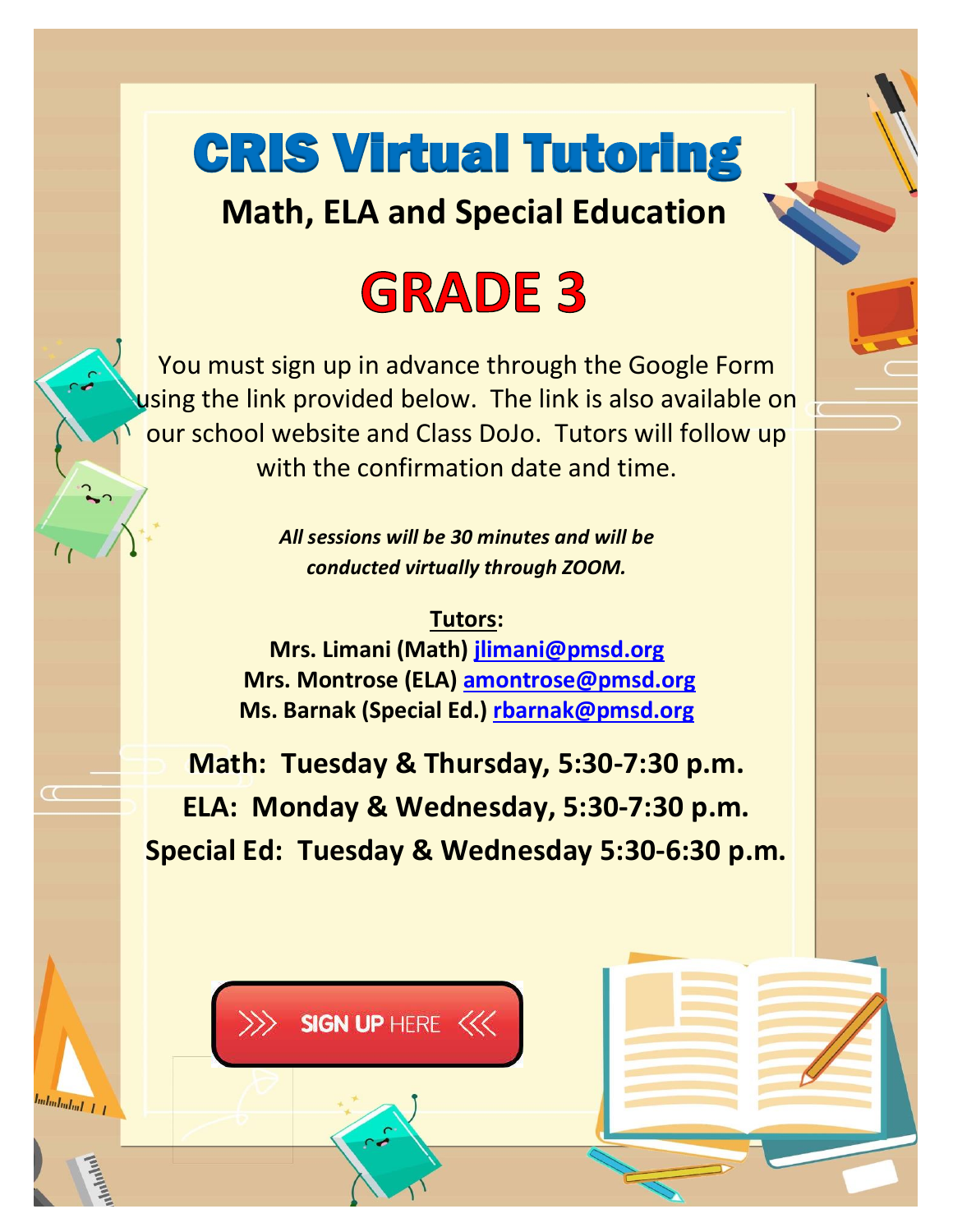### CRIS Virtual Tutoring

**Math, ELA and Special Education**

#### **GRADE 4**

You must sign up in advance through the Google Form using the link provided below. The link is also available on our school website and Class DoJo. Tutors will follow up with the confirmation date and time.

> *All sessions will be 30 minutes and will be conducted virtually through ZOOM.*

**Tutors: Mr. Holdredge (Math) [dholdredge@pmsd.org](mailto:dholdredge@pmsd.org) Mrs. Swift (ELA) [pswift@pmsd.org](mailto:pswift@pmsd.org) Ms. Kulenich (Special Ed.) [lkulenich@pmsd.org](mailto:lkulenich@pmsd.org)**

**Math: Tuesday & Thursday, 5:45-7:45 p.m. ELA: Monday & Wednesday, 6:00-8:00 p.m. Special Ed: Tuesday & Wednesday, 6:00-8:00 p.m.**



հահահակալ *է լ*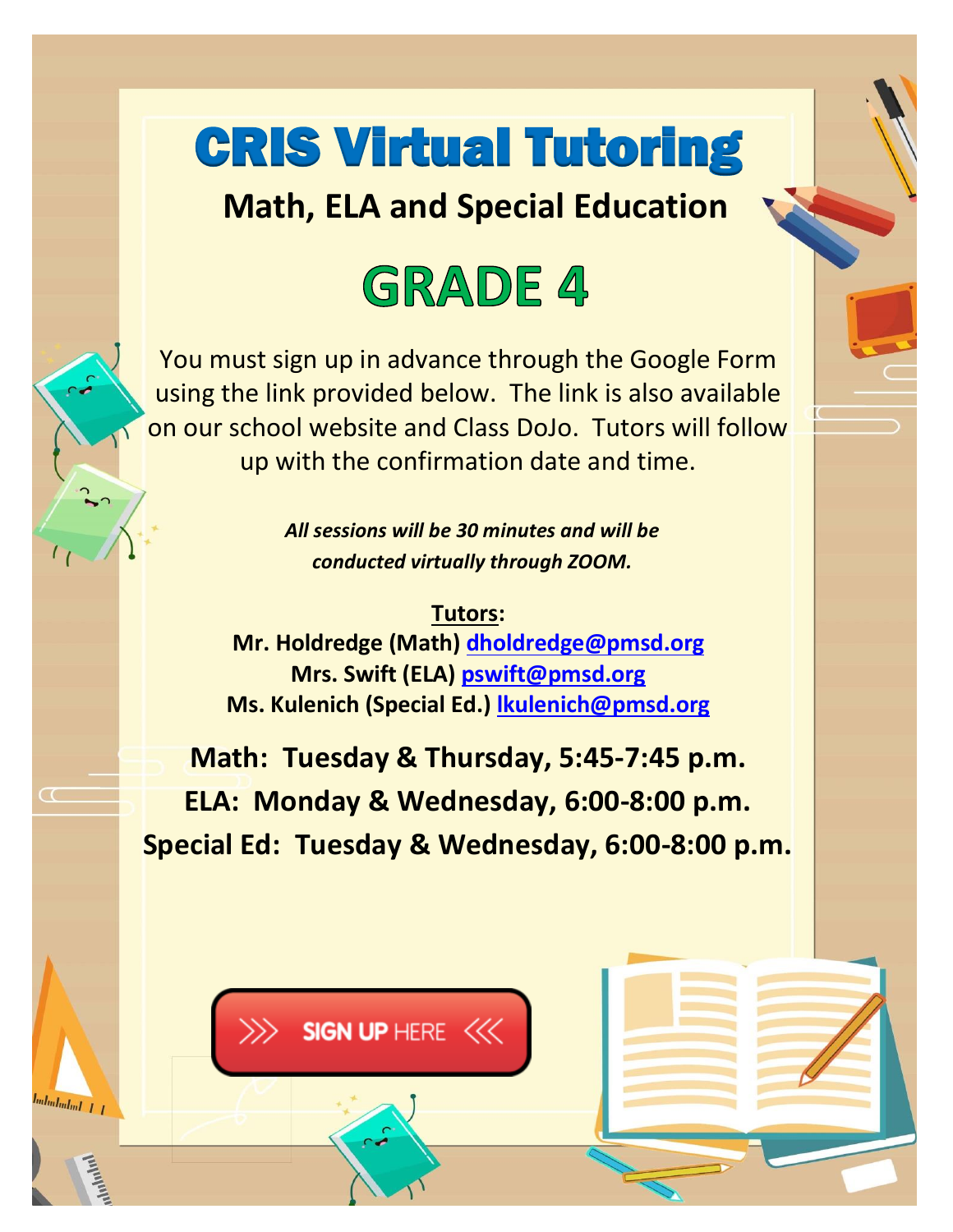# CRIS Virtual Tutoring

**Math, ELA and Special Education**

# **GRADE 5**

You must sign up in advance through the Google Form using the link provided below. The link is also available on our school website and Class DoJo. Tutors will follow up with the confirmation date and time.

> *All sessions will be 30 minutes and will be conducted virtually through ZOOM.*

#### **Tutors:**

**Mr. Kemmerer (Math) [skemmerer@pmsd.org](mailto:skemmerer@pmsd.org) Mrs. LaFrance (ELA) [rconway-lafrance@pmsd.org](mailto:rconway-lafrance@pmsd.org) Mrs. Kulenich (Special Ed.) [lkulenich@pmsd.org](mailto:lkulenich@pmsd.org)**

**Math: Monday & Wednesday, 6:00-8:00 p.m. ELA: Tuesday & Thursday, 6:00-8:00 p.m. Special Ed: Tuesday & Wednesday, 6:00-8:00 p.m.**

SIGN UP HERE <<<

հահահաև 1 1